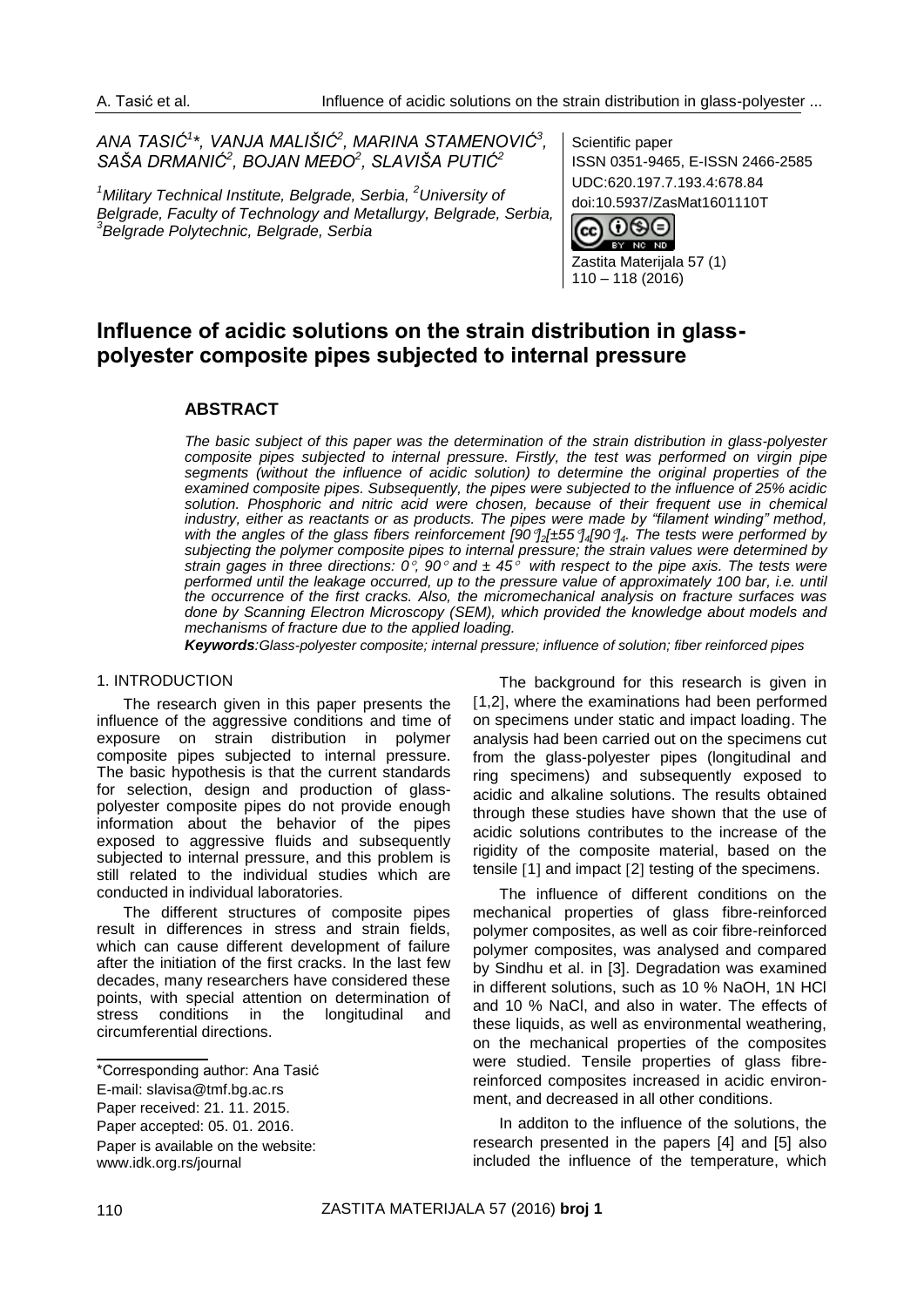can be very important for determining the pipe behavior under different exploitation conditions.

The effects of hydrochloric acid (HCl), sulphuric acid  $(H_2SO_4)$ , nitric acid  $(HNO_3)$  and phosphoric acids  $(H_3PO_4)$  on the physical and mechanical properties of glass - polyester composite pipes internally lined with C glass were analysed in [4]. The specimens were exposed for up to 90 days to acid solutions. Material properties determined using these specimens decrease more severely with the increase of temperature. Examining of hardness revealed that the inner surface (lined with glass) has higher hardness values in comparison with the outer surface. Durability and environmental degradation of fiber-reinforced composites based on vinylester resin, exposed to harsh climatic conditions, seawater and corrosive fluids, is analyzed in [6].

In the paper [7], Guan and Boot studied the creeping of polymer pipes exposed to the internal pressure. Numerous tests were performed with different values of internal pressure. The aim of Flueler and Farshad study [8] was monitoring of the crack growth due to increasing pressure and determination of critical values of the internal pressure at failure. Final conclusions are related to determining optimal thickness of the pipe walls.

In this work, the examined pipe segments were immersed in acidic solution for 3, 10, 30 and 60 days. Chemically aggressive substances used to make solutions were nitric and phosphoric acid of equal concentrations (25 weight %). The structure of the examined glass fibers reinforced composite pipe was  $[90<sub>2</sub>/±55<sub>4</sub>/90<sub>4</sub>]$ . The results, carried out analysis, and the derived conclusions present a contribution to the estimate of the material quality of the polymer composite pipes, their hardness, resistance to loading and the life time prediction.

#### 2. EXPERIMENTAL PROCEDURE

#### *2.1. Materials*

Basic properties of the components of the examined composite glass-polyester pipes are given in official certificates created by the producers. The producers of the glass fibers, "OHIS" Skopje and "Vidoe Smilevski-Bato" Gostivar, certified "E" glass with 1 % of alkali (TABLES 1 and 2). A thermo-reactive polyester resin was used as matrix; it was produced by "Color" Medvode. A certificate was given for "COLPOLY 7510" for the type: UP/SOM, a highly reactive, low in viscose polyester based on orthophthalic acid in standard glycol (TABLE 3).

| Table 1 - Structural components of "E"-glass |  |  |
|----------------------------------------------|--|--|
|----------------------------------------------|--|--|

| Structural component                   | Percentage (%) |
|----------------------------------------|----------------|
| Silicon(IV) oxide                      | $52 - 56$      |
| Aluminum(III) oxide                    | $12 - 16$      |
| Boron(III) oxide                       | $5 - 10$       |
| Sodium(I) oxide, Potassium(I)<br>oxide | $0 - 2$        |
| Magnesium(II) oxide                    | $0 - 5$        |
| Calcium(II) oxide                      | $16 - 25$      |
| Titan(IV) oxide                        | $0 - 1.5$      |
| Iron(III) oxide                        | $0 - 0.8$      |
| Iron                                   | በ – 1          |

*Table 2 - Physical properties of "E"-glass fiber*

| Properties                                   |           |  |  |  |  |
|----------------------------------------------|-----------|--|--|--|--|
| Specific weight, g/cm <sup>3</sup>           | 2.54      |  |  |  |  |
| Ultimate tensile strength, MPa               | 2400      |  |  |  |  |
| Modulus of elasticity, GPa                   | 73        |  |  |  |  |
| Extension, %                                 | 3.3       |  |  |  |  |
| Thermal extension, $10^{-6}$ K <sup>-1</sup> | 5         |  |  |  |  |
| Thermal conductivity, W/mK                   | 1         |  |  |  |  |
| Dielectric constant                          | 6.7       |  |  |  |  |
| Specific electrical resistance, $\Omega$ cm  | $10^{14}$ |  |  |  |  |
| Moisture absorption at 20 $\degree$ C, %     | 0.1       |  |  |  |  |

*Table 3 - Catalog properties of polyester resin*

| Properties                                 | Specification            |
|--------------------------------------------|--------------------------|
| Appearance                                 | Viscous<br>vellow liquid |
| Density, $g/cm3$                           | $1.11 - 1.12$            |
| Viscosity at 25 °C, mPas                   | 220-320                  |
| Specific weight, g/cm <sup>3</sup>         | 1.19-1.21                |
| Ultimate tensile strength, MPa             | 75-85                    |
| Modulus of elasticity, GPa                 | 3.6                      |
| Extension, %                               | $2 - 3$                  |
| Impact toughness/Charpy, KJ/m <sup>2</sup> | $10 - 15$                |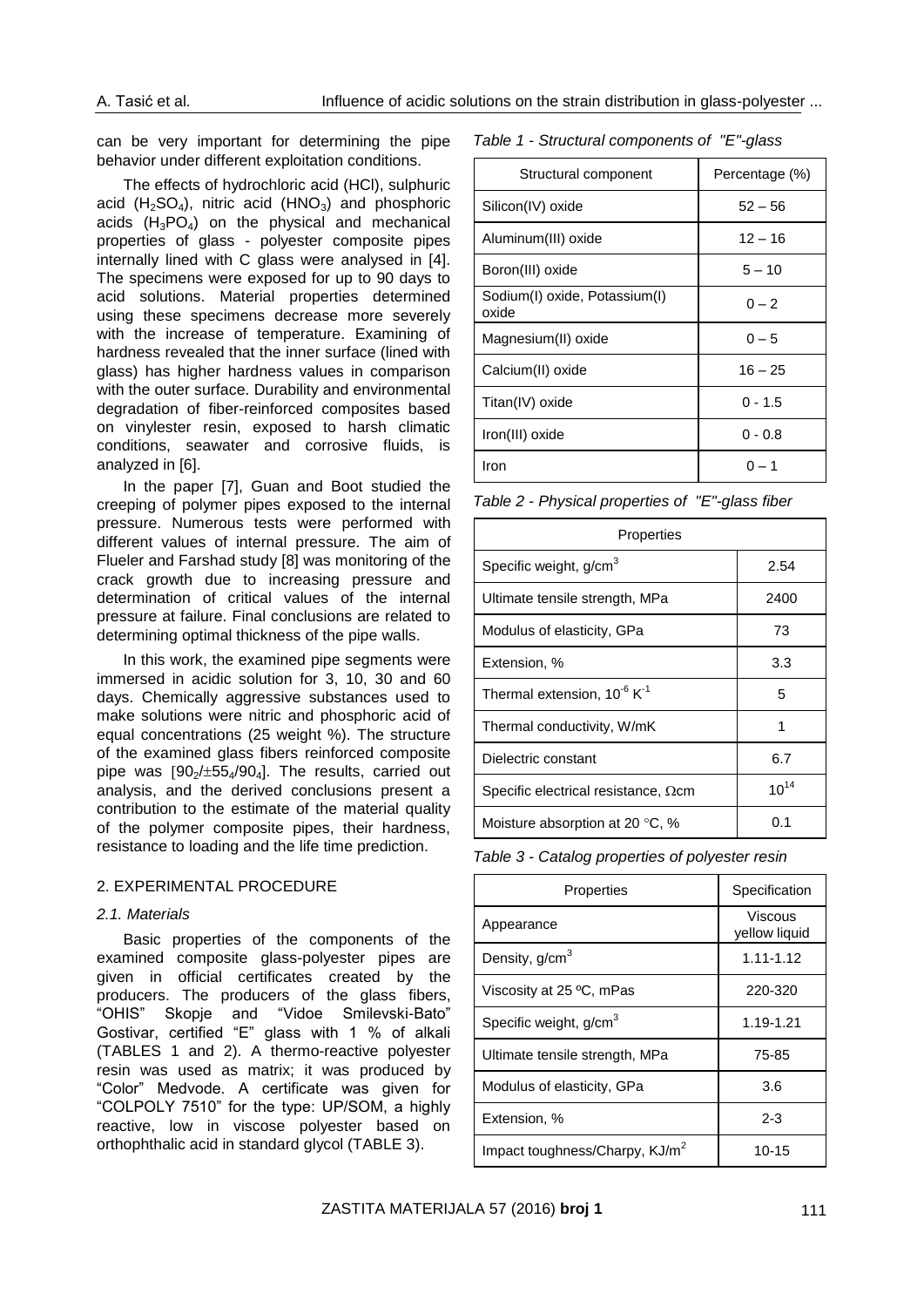The pipes were produced by "filament winding" method, with the angle of the glass fibers reinforcement  $[90^\circ]_2[\pm 55^\circ]_4[90^\circ]_4$ . The polymer composite pipes with 70 mm in diameter and 500 mm in length were subjected to internal pressure. Internal pressure tests were done by the waterwater system on the testing device CINCINATI MILACRON. The testing was defined by ASTM [9] and SRPS ISO [10] standards. The testing pressure was gradually increased with the accuracy  $\pm 1\%$  in short time period, 30 seconds to 1 hour.

## *2.2. Solution Properties*

The examined materials were subjected to the influence of different acidic solutions (TABLE 4) for 3, 10, 30 and 60 days.

|  |  | Table 4 - The pH values of the applied solutions |  |  |  |
|--|--|--------------------------------------------------|--|--|--|
|--|--|--------------------------------------------------|--|--|--|

| Substance                               | Percent of<br>solution, % | pH value |
|-----------------------------------------|---------------------------|----------|
| Phosphoric acid<br>$(H_3PO_4)$ solution | 25                        | 2.50     |
| Nitric acid $(HNO3)$<br>solution        | 25                        | 2.30     |

The applied acids were commercial products with the following properties:

Phosphoric acid is a crystal structure in normal condition with molecules tied by hydrogen bonds (melting point is 42°C; boiling point is 213°C). It is used for treatment of metal surfaces and in oil refinery. Nitric acid is a colorless liquid which turns brown under the influence of light. It is miscible with water and there is an azeotrope (boiling point is 121°C, 68% HNO<sub>3</sub>). Therefore nitric acid is distributed and used mostly in concentration of 68%. It is one of the most important industrial acids and is prepared in large quantities. It is mostly used for industrial synthesis of ammonium-nitrates and other fertilizers.

## 3. RESULTS AND DISCUSSION

#### *3.1. Internal pressure test*

As mentioned previously, the basic subject of this paper is determination of the strain distribution in glass-polyester pipes subjected to internal pressure. The strain gages were used in order to measure strains in composite pipes subjected to internal pressure. The advantage of this method is that the measured values are turned into electric signal which is easy for further processing. Strain gages (type 6/120 LY11, 122 Ω with temperature compensation *K*=2.02) were attached to the pipes in rosette configuration, under the following angles: 0º, 45º and 90º with respect to the pipe axis (Figs. 1 and 2).

The strain values, obtained from the strain gages at specified angles, were:

- 0º,  $\varepsilon_{0} = \varepsilon_{a}$  - strain in axial direction;
- 45°,  $\varepsilon_{45}$ -strain in direction with angle 45°;
- 90°,  $\varepsilon_{90} = \varepsilon_c$ -strain in circumferential direction (hoop strain).



*Figure 1 - Metal "cap" fasteners*



*Figure 2 - "Caps" with additional welded bars as reinforcement*

The pressure in the pipe was gradually increased and the results were tracked for specific pressure values. The measuring tapes were connected by special cable with the switch especially made for this testing. The switch had the individual successive plug for dynamic measuring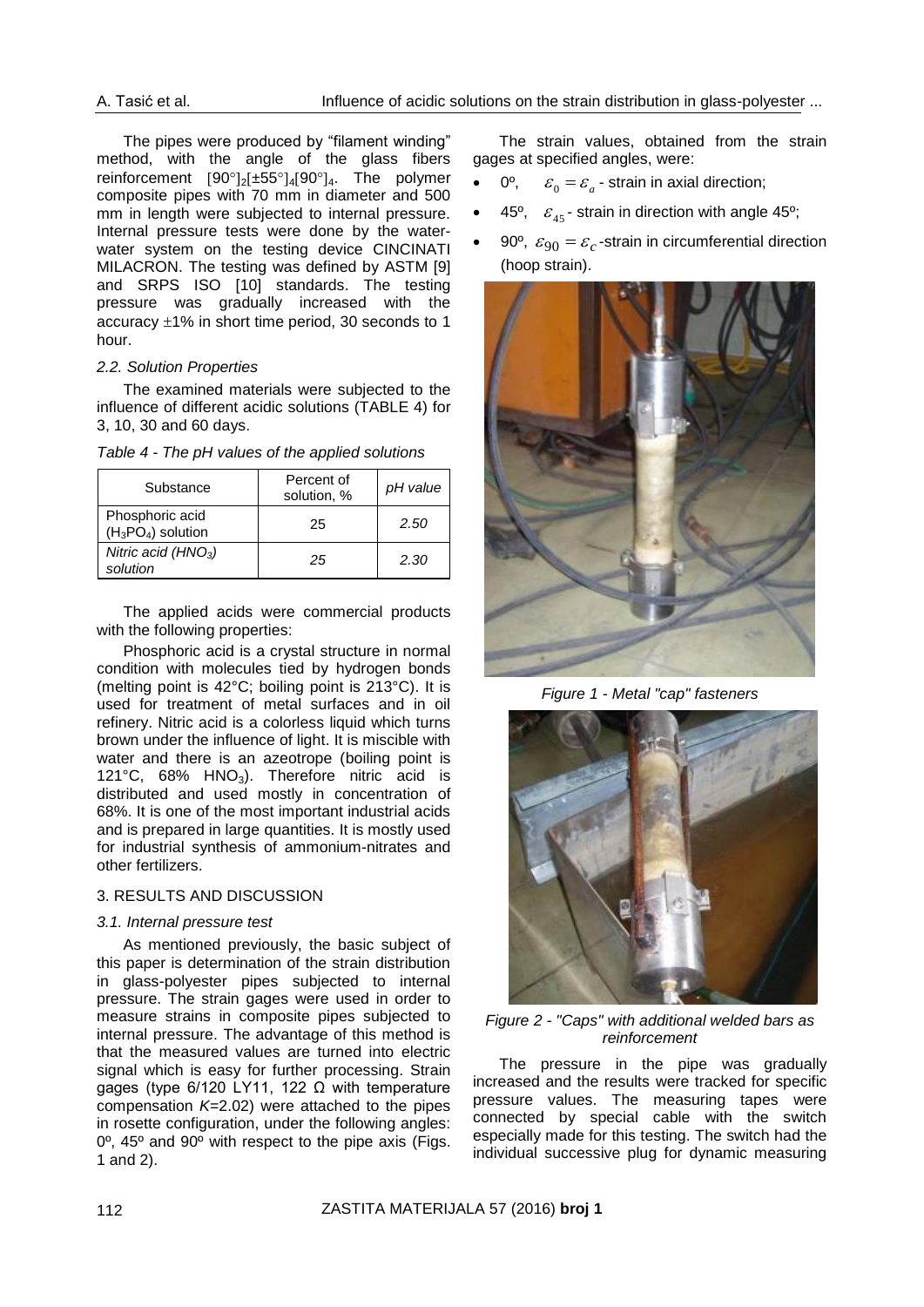bridge of high precision DMD 29, as well as the temperature compensation of measuring bridges, so the system can be set on zero position before the measurement. Measurement of the residual strain in the system particularly for each test was possible due to the presence of this specially constructed switch. The precision of the measurement with this disposition was e=1 x 10<sup>-6</sup>. As the temperature changes influence the measured results, the temperature deviation had to be kept as low as possible. The temperature of the water in the tank was  $15^{\circ}$ C during the testing.

At first, composite pipes in the virgin state (i.e. the pipes which were not previously exposed to acid solution - label P-WS) were tested. The experiments were conducted in triplicate, i.e. three specimens were used for each experiment, to ensure the reliability of the results.

The measurement data are shown in Fig. 3, as dependence of internal pressure on the strains in axial (longitudinal) direction, *a*, circumferential (hoop) direction,  $\varepsilon_c$ , and direction under the angle of 45 $\degree$ ,  $\varepsilon_{45}$ . It can be seen that the changes were almost identical for all three pipes (Fig. 3), which confirmed the repeatability of the testing. With some minimal deviations in only a few points, all other strain changes are almost identical.



*Figure 3 - Pressure-strain diagram for the pipes which were not exposed to acidic solutions*

The tests were interrupted when the leakage of the pipes started (Fig. 4); occurrence of the first cracks in pipes was observed at that moment. That happened with all the pipes subjected to internal pressure of approximately 100 bar.



*Figure 4 - Start of the pipe leakage*

The place of occurrence of the crack was at the distance larger than  $0.1 \cdot l_{0}$  from the cap for the closure of the end of pipes, which confirmed that the damage was not caused by the attachment of caps to the pipe

It is interesting to track the changes of strains in circumferential and longitudinal direction. As expected, when pressure increased to approximately 45 bar the dependence of these two changes was linear (in accordance with the Hook's law,  $\sigma = E \cdot \varepsilon$ ). Beyond the pressure value of 45 bar, the strains in circumferential direction continue to increase. Comparison of the strains at the moment of the pipe leakage initiation under the pressure of approximately 100 bar (*c, average*=2.19%) with strains measured by ring test in [1] (*c, average* =5.07%), it can be stated that the appearance of first cracks happened at the moment when strains during internal pressure tests was approximately 40% of strains obtained from the tension test.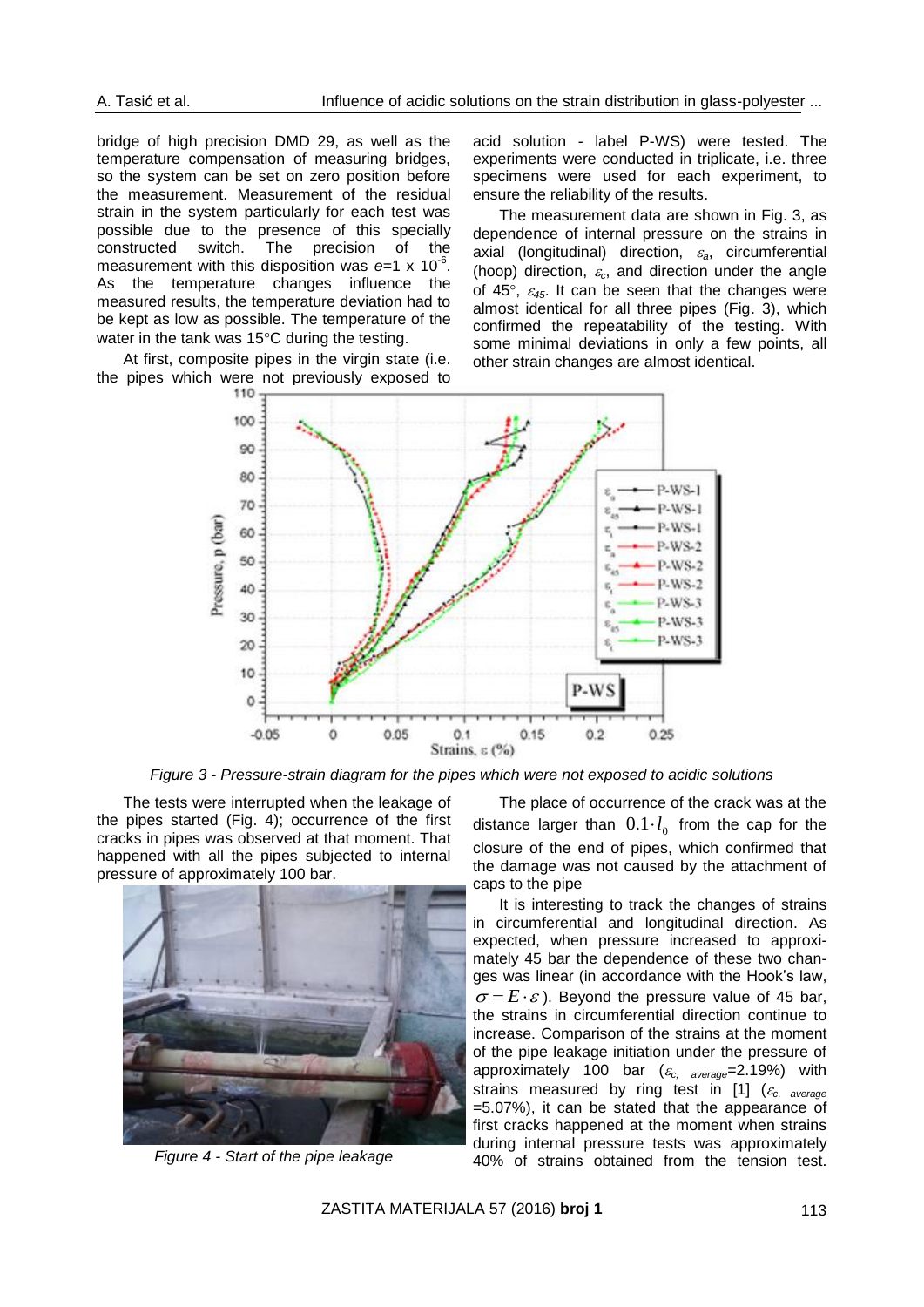Explanation for this is the stress-strain diagram ( $\sigma$ - $\varepsilon$ ) during ring tests [1], where initiations of first curving occurs approximately on 40% of maximum stress and strain values, which indicate initiation of first cracks in material.

After the pressure value of 45 bar is reached, the strains in longitudinal direction did not increase any more, but start to decrease. The reason for this behavior is applied procedure and limitation of used tools for testing which does not allow further elongation of pipes in longitudinal direction. Until that moment, the pipes could freely be stretched, while at the higher pressure values they completely occupied the free space inside the tool, limited by caps for closure on both sides of the pipes and metal bars which bonded the caps. Therefore, from that moment the pipes were exposed to negative axial forces (i.e. compression of the pipes in axial direction occurred). It is manifested by decreasing the strain values to zero, and even further to negative values. For that reason, the behavior of the pipes in longitudinal direction does not fully correspond to a cylinder closed by two caps. This

difference could be taken into consideration by calculating the forces in screws in the caps and finding the real strain values in axial direction. In some future review and testing, the way the pipes are closed could also be changed, i.e. the closure could be made without the metal bars connecting two opposite caps. However, the configuration tested in this work corresponds to some of the realistic exploitation conditions, where the axial strains are suppressed by some element of the pipeline or equipment (i.e. supporting structure, pressure vessel, pipe support, etc.).

#### *3.2. The influence of acidic solution on the composite pipe properties subjected to internal pressure*

In order to get a better insight into difference between the composite pipe properties treated with chemically aggressive substances and those which were not treated, pressure-strain diagrams for the pipes exposed to the phosphoric acid solution and nitric acid solution are shown in Fig. 5 and 6, respectively.



*Figure 5 - Pressure-strain diagram for all the specimens exposed to H3PO<sup>4</sup>*

The deviations of the strain values were determined at 40, 60, 80 and 100 bar from the diagrams, for specified number of days during which specimens were exposed to chemically aggressive conditions. The deviations for pipes which were exposed and the virgin ones are given in Tables 5-8.

It can be noticed that all the strains values are decreased after the exposure to acidic solutions. This can be attributed to the change of the rigidity

of the material, and is in agreement with the conclusions of [1-3]. In these papers, after treatment of the specimens cut from the pipes with the acids, presented in, a decrease in the impact toughness [2] was observed, along with an increase in rigidity (higher values of tensile strength and modulus of elasticity) [1,3]. This was also confirmed by the increased contribution of the energy of crack initiation to the total impact energy in [2].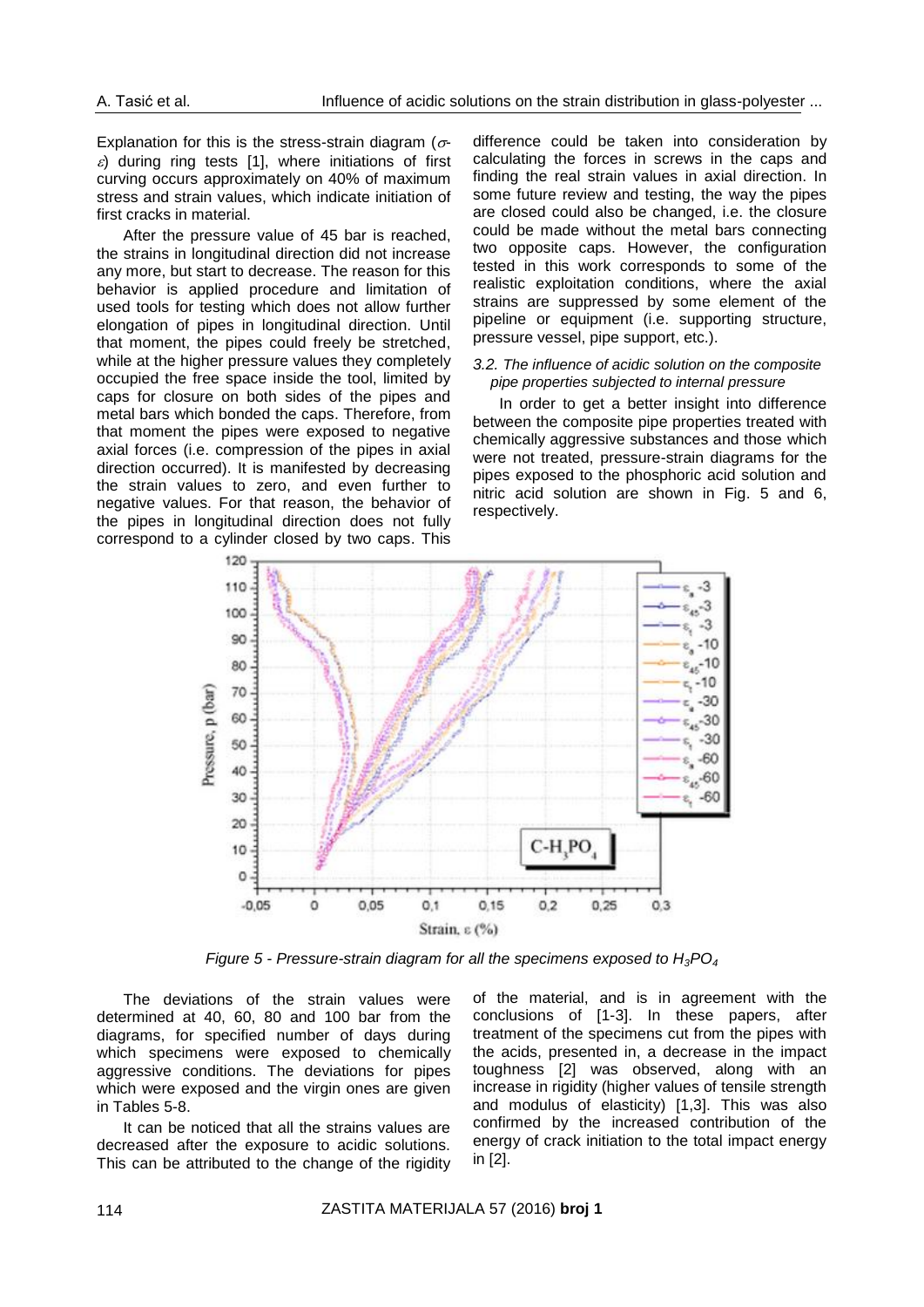

*Figure 6 - Pressure-strain diagram for all the specimens exposed to HNO<sup>3</sup>*

| Specimen         | pH   | $N^{\circ}$ . of days | $\varepsilon$ <sub>a</sub> (%) | Deviation (%) | $\epsilon_{\pm 45}$ (%) | Deviation (%)            | $\varepsilon_{t}$ (%) | Deviation (%) |
|------------------|------|-----------------------|--------------------------------|---------------|-------------------------|--------------------------|-----------------------|---------------|
| Unexposed        | ٠    | ٠                     | 0.35                           |               | 0.60                    | $\overline{\phantom{0}}$ | 1.00                  |               |
|                  |      | 3                     | 0.30                           | 14.29         | 0.60                    | 0.00                     | 1.05                  | 5.00          |
|                  | 2.50 | 10                    | 0.30                           | 14.29         | 0.60                    | 0.00                     | 1.10                  | 10.00         |
| $C-H_3PO_4$      |      | 30                    | 0.25                           | 28.57         | 0.65                    | 8.33                     | 1.15                  | 15.00         |
|                  |      | 60                    | 0.30                           | 14.29         | 0.65                    | 8.33                     | 1.20                  | 20.00         |
| $C-HNO3$<br>2.30 | 3    | 0.20                  | 42.86                          | 0.65          | 8.33                    | 1.20                     | 20.00                 |               |
|                  |      | 10                    | 0.25                           | 28.57         | 0.70                    | 16.67                    | 1.20                  | 20.00         |
|                  |      | 30                    | 0.30                           | 14.29         | 0.70                    | 16.67                    | 1.30                  | 30.00         |
|                  |      | 60                    | 0.35                           | 0.00          | 0.80                    | 33.33                    | 1.35                  | 35.00         |

*Table 5 - The deviation of strains on p=40 bar*

*Table 6 -The deviation of strains on p=60 bar*

| Specimen            | pH | $N^{\circ}$ . of days | ε <sub>a</sub> (%) | Deviation (%) | $\epsilon_{\pm 45}$ (%) | Deviation(%) | $\varepsilon_{t}$ (%) | Deviation (%) |
|---------------------|----|-----------------------|--------------------|---------------|-------------------------|--------------|-----------------------|---------------|
| Unexposed           | ۰  | $\blacksquare$        | 0.35               | ۰             | 0.85                    | ٠            | 1,35                  | -             |
| $C-H_3PO_4$<br>2.50 |    | 3                     | 0.30               | 14.29         | 0.90                    | 5.88         | 1.50                  | 11.11         |
|                     |    | 10                    | 0.30               | 14.29         | 0.95                    | 11.76        | 1.55                  | 14.81         |
|                     |    | 30                    | 0.25               | 28.57         | 0.95                    | 11.76        | 1.65                  | 22.22         |
|                     |    | 60                    | 0.30               | 14.29         | 1.00                    | 17.65        | 1.70                  | 25.93         |
| $C-HNO3$<br>2.30    | 3  | 0.20                  | 42.86              | 1.00          | 17.65                   | 1.75         | 29.63                 |               |
|                     |    | 10                    | 0.25               | 28.57         | 1.05                    | 23.53        | 1.80                  | 33.33         |
|                     |    | 30                    | 0.32               | 8.57          | 1.10                    | 29.41        | 1.87                  | 38.52         |
|                     |    | 60                    | 0.35               | 0.00          | 1.15                    | 35.29        | 1.90                  | 40.74         |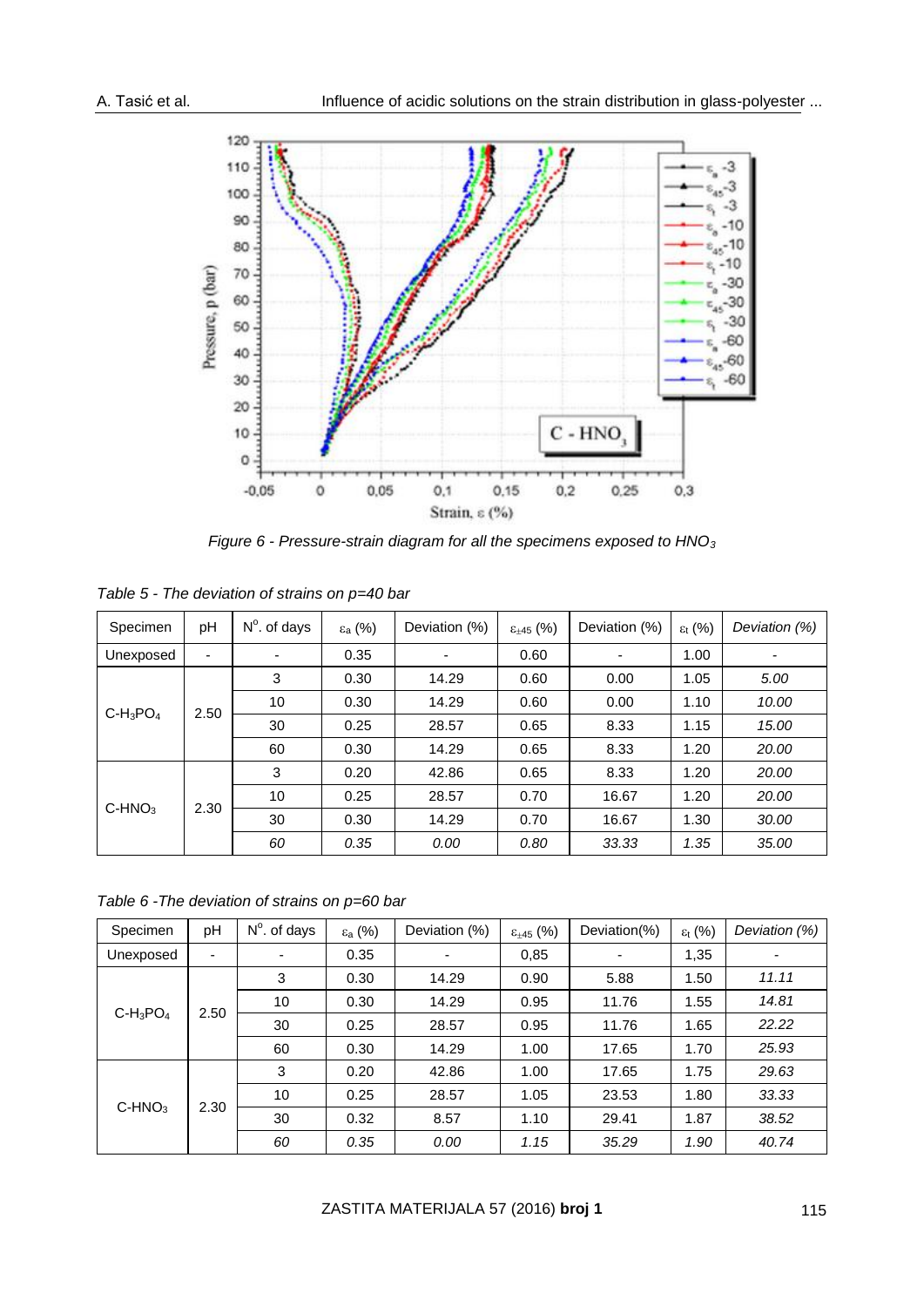| Specimen            | pH   | $N^{\circ}$ . of days | $\varepsilon$ <sub>a</sub> (%) | <b>Deviation</b><br>$(\%)$ | $\varepsilon_{\pm 45}$ (%) | Deviation<br>$(\%)$ | $\varepsilon_{t}$ (%) | Deviation<br>(%) |
|---------------------|------|-----------------------|--------------------------------|----------------------------|----------------------------|---------------------|-----------------------|------------------|
| Unexposed           | ۰    | ۰                     | 0.20                           | $\overline{\phantom{a}}$   | 1.15                       | -                   | 1.75                  |                  |
|                     |      | 3                     | 0.20                           | 0.00                       | 1.25                       | 8.70                | 1.95                  | 11.43            |
| $C-H_3PO_4$<br>2.50 |      | 10                    | 0.20                           | 0.00                       | 1.30                       | 13.04               | 1.90                  | 8.57             |
|                     |      | 30                    | 0.15                           | 25.00                      | 1.30                       | 13.04               | 2.00                  | 14.29            |
|                     |      | 60                    | 0.15                           | 25.00                      | 1.40                       | 21.74               | 2.00                  | 14.29            |
|                     |      | 3                     | 0.05                           | 75.00                      | 1.42                       | 23.48               | 2.15                  | 22.86            |
| $C-HNO3$            | 2.30 | 10                    | 0.07                           | 65.00                      | 1.45                       | 26.09               | 2.25                  | 28.57            |
|                     |      | 30                    | 0.18                           | 10.00                      | 1.50                       | 30.43               | 2.35                  | 34.29            |
|                     |      | 60                    | 0.30                           | 50.00                      | 1.60                       | 39.13               | 2.40                  | 37.14            |

*Table 7 - The deviation of strains on p=80 bar*

*Table 8 - The deviation of strains on p=100 bar*

| Specimen         | рH   | $N^{\circ}$ . of days | $\varepsilon_{a}$ (%) | <b>Deviation</b><br>$(\%)$ | $\varepsilon_{\pm 45}$ (%) | Deviation<br>(%) | $\varepsilon_{t}$ (%) | Deviation<br>(%) |
|------------------|------|-----------------------|-----------------------|----------------------------|----------------------------|------------------|-----------------------|------------------|
| Unexposed        | -    | $\blacksquare$        | $-0.20$               |                            | 1.45                       | ٠                | 2.00                  |                  |
|                  |      | 3                     | $-0.10$               | 50.00                      | 1.65                       | 13.79            | 2.30                  | 15.00            |
|                  |      | 10                    | $-0.05$               | 75.00                      | 1.90                       | 31.03            | 2.30                  | 15.00            |
| $C-H_3PO_4$      | 2.50 | 30                    | $-0.15$               | 25.00                      | 1.90                       | 31.03            | 2.40                  | 20.00            |
|                  |      | 60                    | $-0.10$               | 50.00                      | 2.00                       | 37.93            | 2.45                  | 22.50            |
| $C-HNO3$<br>2.30 |      | 3                     | $-0.10$               | 50.00                      | 1.95                       | 34.48            | 2.55                  | 27.50            |
|                  |      | 10                    | $-0.10$               | 50.00                      | 2.00                       | 37.93            | 2.65                  | 32.50            |
|                  |      | 30                    | $-0.10$               | 50.00                      | 2.10                       | 44.83            | 2.70                  | 35.00            |
|                  |      | 60                    | $-0.05$               | 75.00                      | 2.10                       | 44.83            | 2.70                  | 35.00            |

The micromechanical analysis was done by Scanning Electron Microscopy (SEM). It can be concluded that the acidic solutions, regardless of their pH values, affect the polyester resin; this influence can be described as tearing the chains inside the polymer and causing the appearance of micro cracks inside the polymer, which resulted in shortening of the polymer chains and embrittlement. The microcracks are initiated because of the reaction between the acids and the polyester resin as the hydrolysis of the ester bond occurs in acidic medium, fig. 7.



*Figure 7 - Acidic polyester hydrolysis*

With the increasing the number of days, the tearing continues and the microcracks merge into a macrocrack, fig. 8.

Furthermore, the inside of the wall was also exposed to acidic solutions. With increasing time, the wall thickness was reduced and the microcracks on the surface were initiated, so the polymer chains were further torn and the cracks started to grow. The bonds between fibers and

matrix (Fig. 9a) were weakened, the components got separated (Fig. 9b) and the composite load carrying capacity decreased until the matrix remained only in traces (Fig. 9c).

The decomposition of resin is in fact the decomposition of matrix, so that the load carrying capacity comes to depend only on fibers. With the matrix loss, the reduction of the wall thickness can be noticed, as well as decrease of the surface of the pipe cross-section.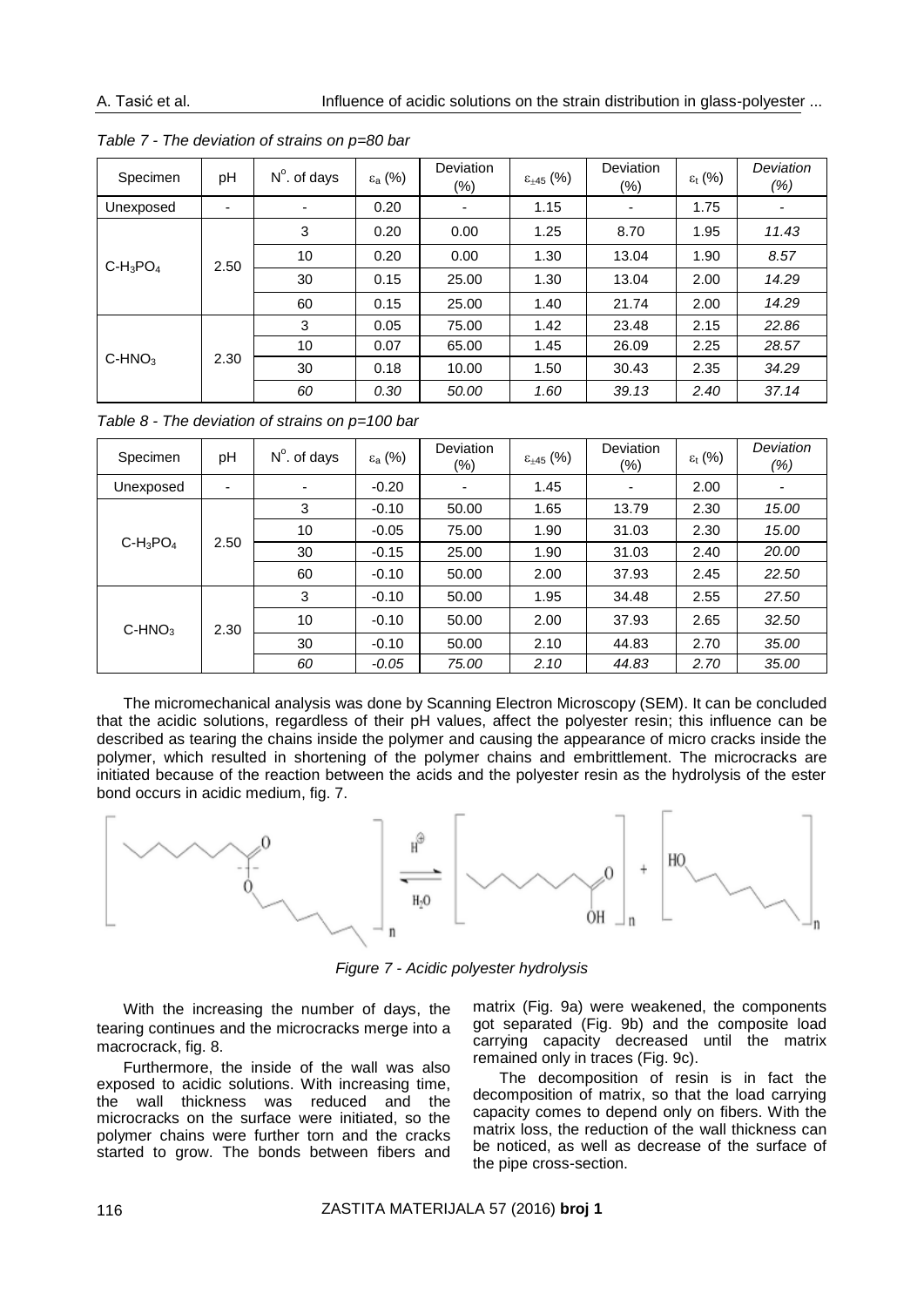

*Figure 8 - Decomposition of resin under the influence of acidic solution and the initiation of macro cracks*



*Figure 9a -The bond between fibers and matrix*



*Figure 9b - The beginning of decomposition of the bond between fibers and matrix under the exposure to acidic solution*



*Figure 9c - The remains of the resin in traces after the exposure to acidic solution*

#### 4. CONCLUSION

The analysis presented in this study was carried out in order to determine acidic solution influence on the strain properties of the polymer composite pipes, as well as the influence of the duration of exposure of pipes to acidic solutions. As chemically aggressive substances, 25 % solutions of phosphoric and nitric acids were applied; the specimens were subsequently exposed to the solutions for 3, 10, 30 and 60 days.

The strain values were measured by the strain gages arranged in the directions of  $0^{\circ}$ , 45° and 90° with respect to the longitudinal (axial) direction. The pipes which were not exposed to the acidic solutions were also tested, in order to determine the original (virgin) material properties.

With the increase of pressure up to 45 bar, the stress-strain relation was approximately linear, while at higher pressure non-linear change was observed. With the increase of the time of immersion in acidic solutions, the strain values were decreased in all cases. This can be attributed to the embrittlement of the material under the influence of the applied solutions, and is in agreement with the previous tensile and impact testing of the specimens cut from the pipes.

It should be mentioned that there was no total crack in any of the examined specimens (treated or not treated with acidic solution). The partial cracks and the leakage could be noticed only on the specimens treated with acids. On the surface of those specimens cracks were formed and it can be concluded that the acidic solution damaged the surface first and then the matrix of the composite. The microcracks were formed first, gathering into larger macrocracks later. The crack direction was under a certain angle related to the pipe axis and